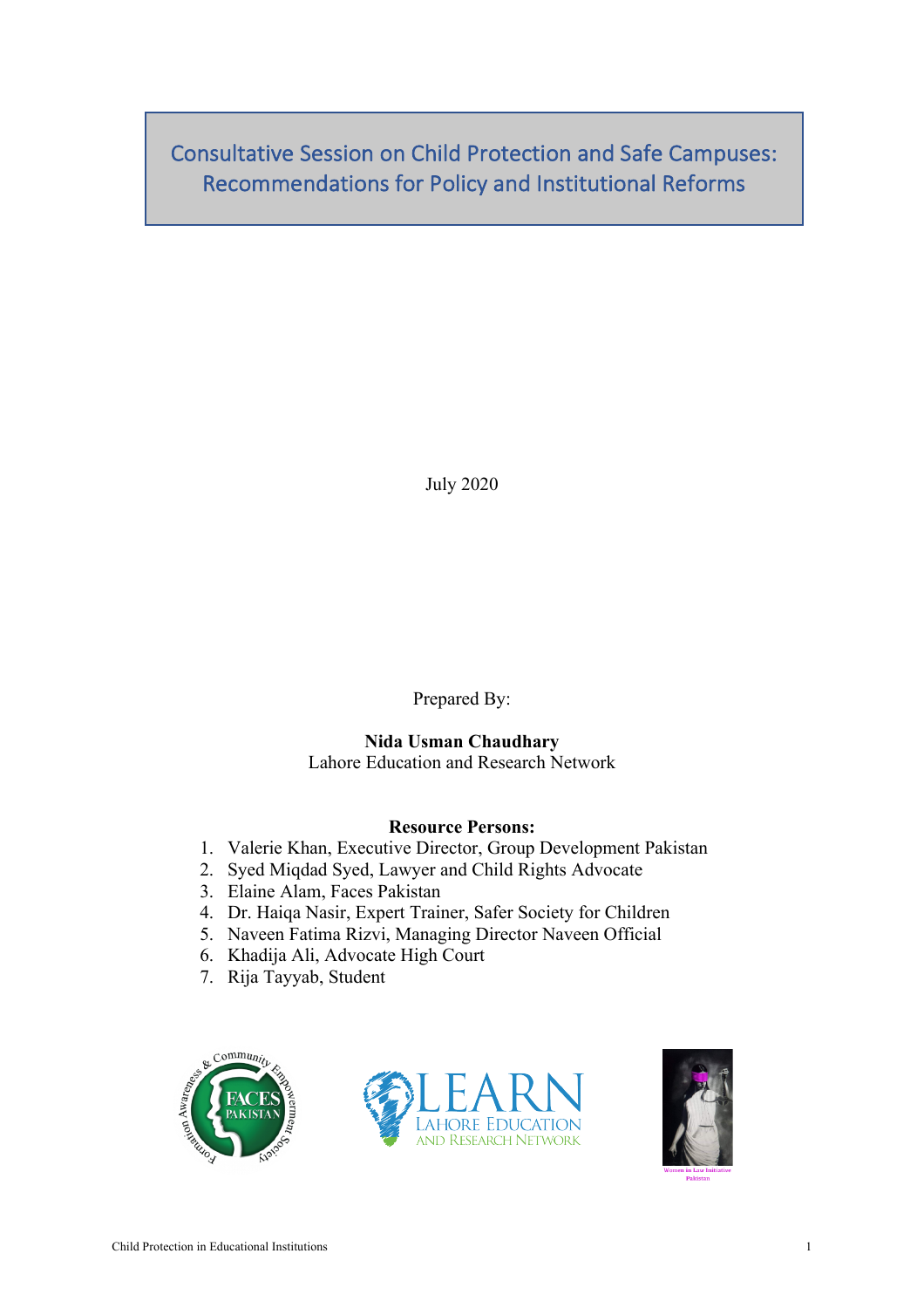#### **About the Session**

In wake of the increasing incidents of sexual abuse and harassment in educational institutions, a consultative session on child protection and safe campuses to identify the existing gaps and to give recommendations for holistic policy and institutional reforms in relation to child protection in education sector was held on  $4<sup>th</sup>$  July 2020.

The session was organized as a joint effort by **Elaine Alam**, General Secretary, Faces Pakistan and **Nida Usman Chaudhary**, Founder of Lahore Education and Research Network with a view to assist the policy makers and the legislature for holistic and participatory reforms towards adopting a coherent and consolidated child protection mechanism in all educational institutions - formal and informal, public and private - in Pakistan.

These recommendations are based on the suggestions of the resource persons who participated in this discussion and the research on the topic by the organizers.

This is a live document and the authors reserve the right to add to it as more perspectives and suggestions come forward as a result of future consultations and submissions from stakeholders.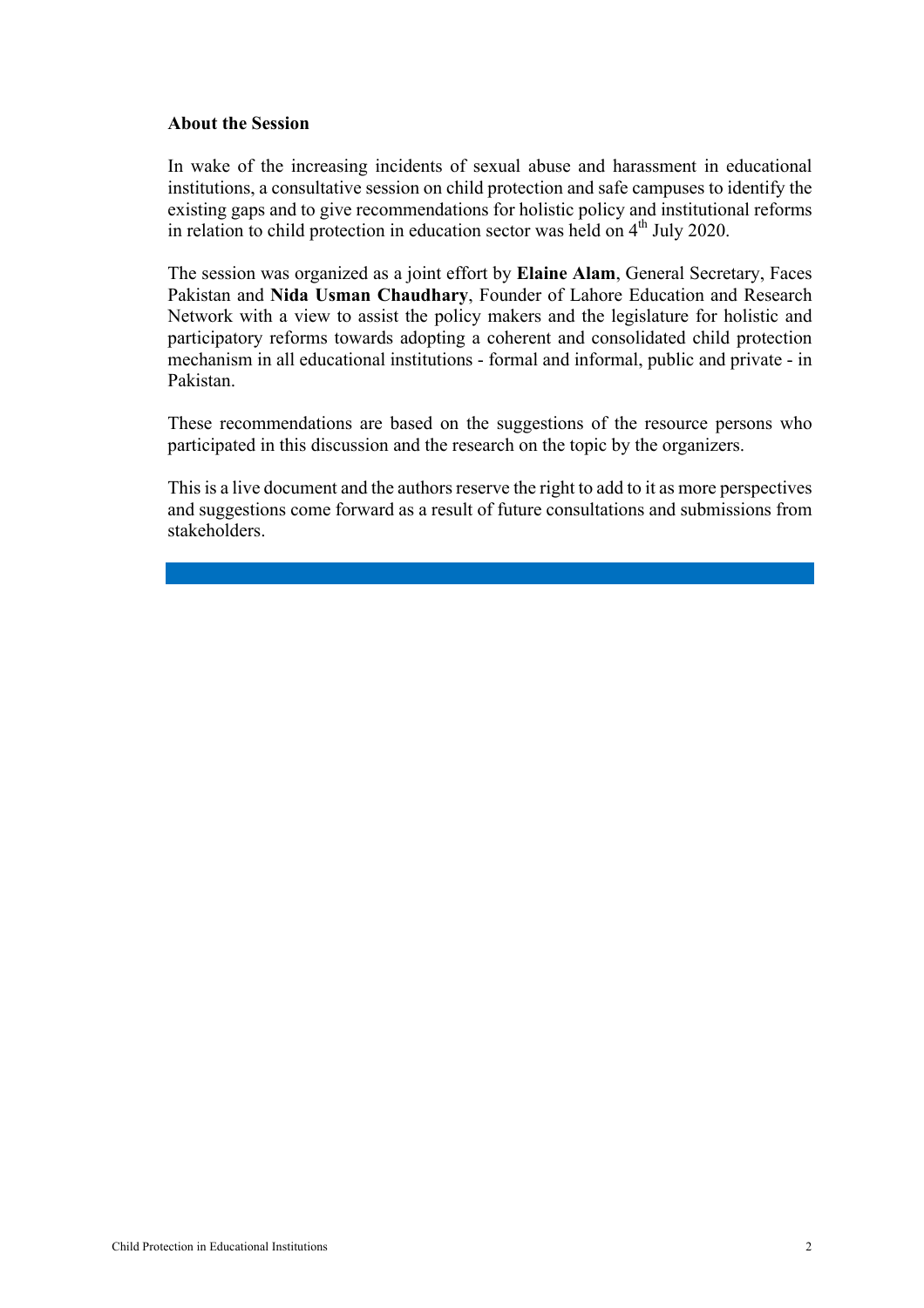## **Table of Contents**

| 1. Identifying Abuse: What do Children in Educational<br><b>Institutions Need Protection From?</b> |    |
|----------------------------------------------------------------------------------------------------|----|
| 2. General Observations of Our Resource Persons                                                    |    |
| 3. Recommendations                                                                                 | 10 |
| 4. Annexure 1: List of Existing Local Laws and their<br>Status                                     | 13 |
| 5. Annexure 2: List of International Conventions and<br>Global Initiatives                         | 15 |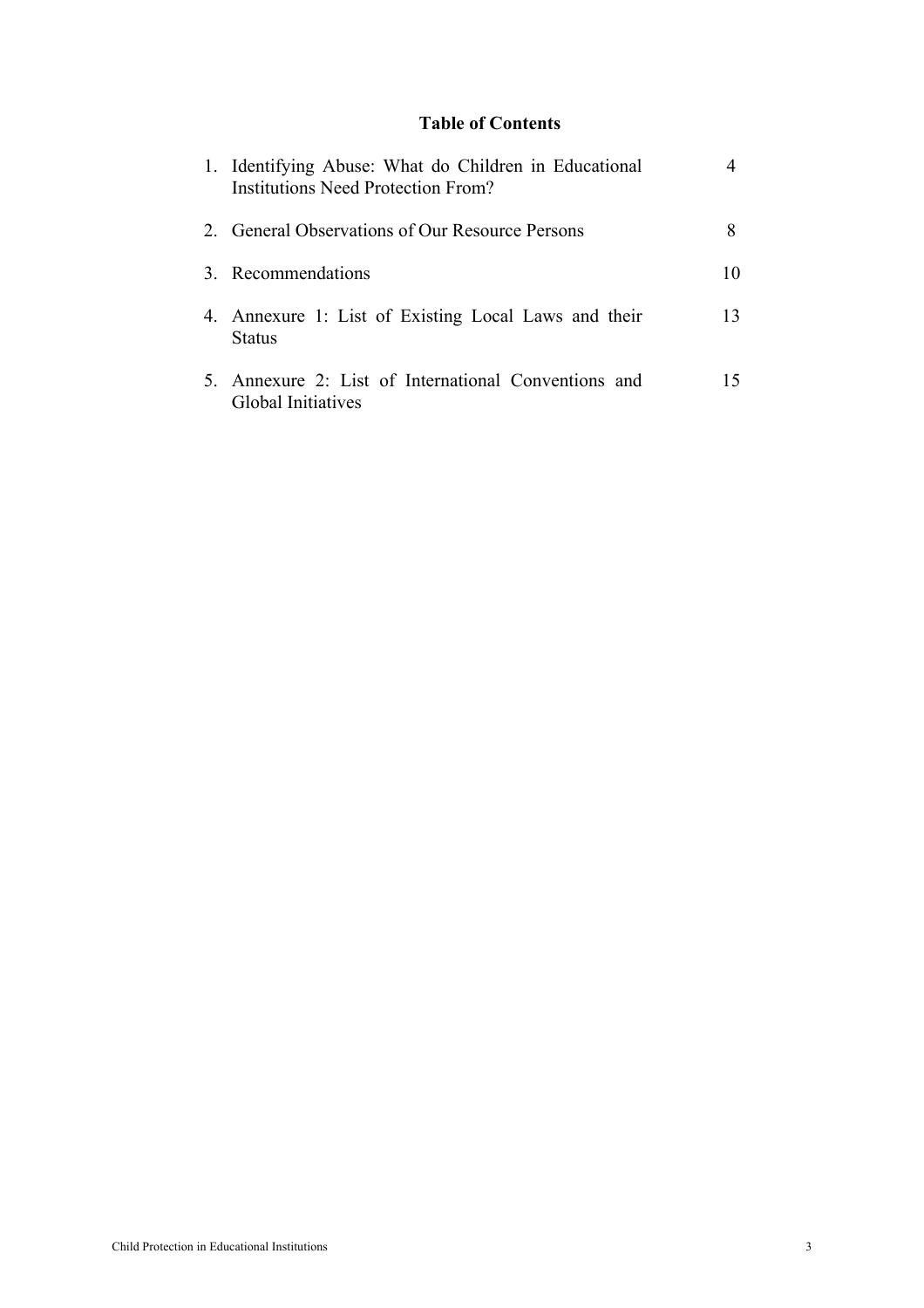*Identifying the Abuse Faced by Students in Educational Institutions*

*Driving Question: What do Children in Educational Institutions need Protection From?*

| <b>Type of Abuse</b>                                                                                                                                                                                                                                                                                                                                                         | <b>Preliminary Observations</b>                                                                                                                                                                                                                                                                                                                                                                                                                                                                                                                                                                                                                                                    |
|------------------------------------------------------------------------------------------------------------------------------------------------------------------------------------------------------------------------------------------------------------------------------------------------------------------------------------------------------------------------------|------------------------------------------------------------------------------------------------------------------------------------------------------------------------------------------------------------------------------------------------------------------------------------------------------------------------------------------------------------------------------------------------------------------------------------------------------------------------------------------------------------------------------------------------------------------------------------------------------------------------------------------------------------------------------------|
| 1. Harassment<br>Harassment is form of discrimination, threat<br>or coercion which covers a wide range of<br>offensive behaviors that may demean,<br>humiliate, embarrass, cause interference<br>with work, access to opportunities and<br>performance or create an intimidating or<br>hostile environment or cause physical,<br>verbal or psychological harm to the victim. | Harassment is about power, bias<br>$\bullet$<br>and discrimination that could be<br>rooted in gender, racial, religious,<br>ethnic or other grounds;<br>'Sexist' harassment is different<br>from 'sexual' harassment even<br>though both are about power and<br>control;<br>'sexist harassment' takes the form of derogatory<br>remarks often rooted heavily in stereotypical<br>generalizations believed about the gender in<br>question; while<br>'s exual harassment' on the other hand, is specific to<br>the body and involves actual touching or putting the<br>victim in intimidation or threat of violence to his/her<br>body.<br>Bullying is also a type of<br>harassment |
| 2. Bullying<br>Bullying is repeated exposure of a person<br>or a group of persons to negative actions on<br>part of another person or group that may<br>entail intentional infliction of injury or<br>discomfort upon the victim through<br>physical, verbal or other ways and where<br>there is imbalance of strength between the<br>bully and the bullied. <sup>1</sup>    | Excessive, and demeaning ragging<br>$\bullet$<br>by a student to another is a type of<br>bullying;<br>Abuse of power by teachers or<br>administrative staff exploiting the<br>vulnerability of the student may<br>also be a form of bullying;<br>There can be institutional bullying<br>if a culture of silence and/or victim<br>shaming prevails                                                                                                                                                                                                                                                                                                                                  |
| 3. Sexual Abuse<br>Any sexual advance to force, induce,                                                                                                                                                                                                                                                                                                                      | Like harassment, sexual abuse is<br>$\bullet$<br>not about lust but about power;                                                                                                                                                                                                                                                                                                                                                                                                                                                                                                                                                                                                   |
| entice, or coerce a person to engage in                                                                                                                                                                                                                                                                                                                                      |                                                                                                                                                                                                                                                                                                                                                                                                                                                                                                                                                                                                                                                                                    |

Olweus D. (1994) Bullying at School. In: Huesmann L.R. (eds) Aggressive Behavior. The Plenum Series in Social/Clinical Psychology. Springer, Boston, MA.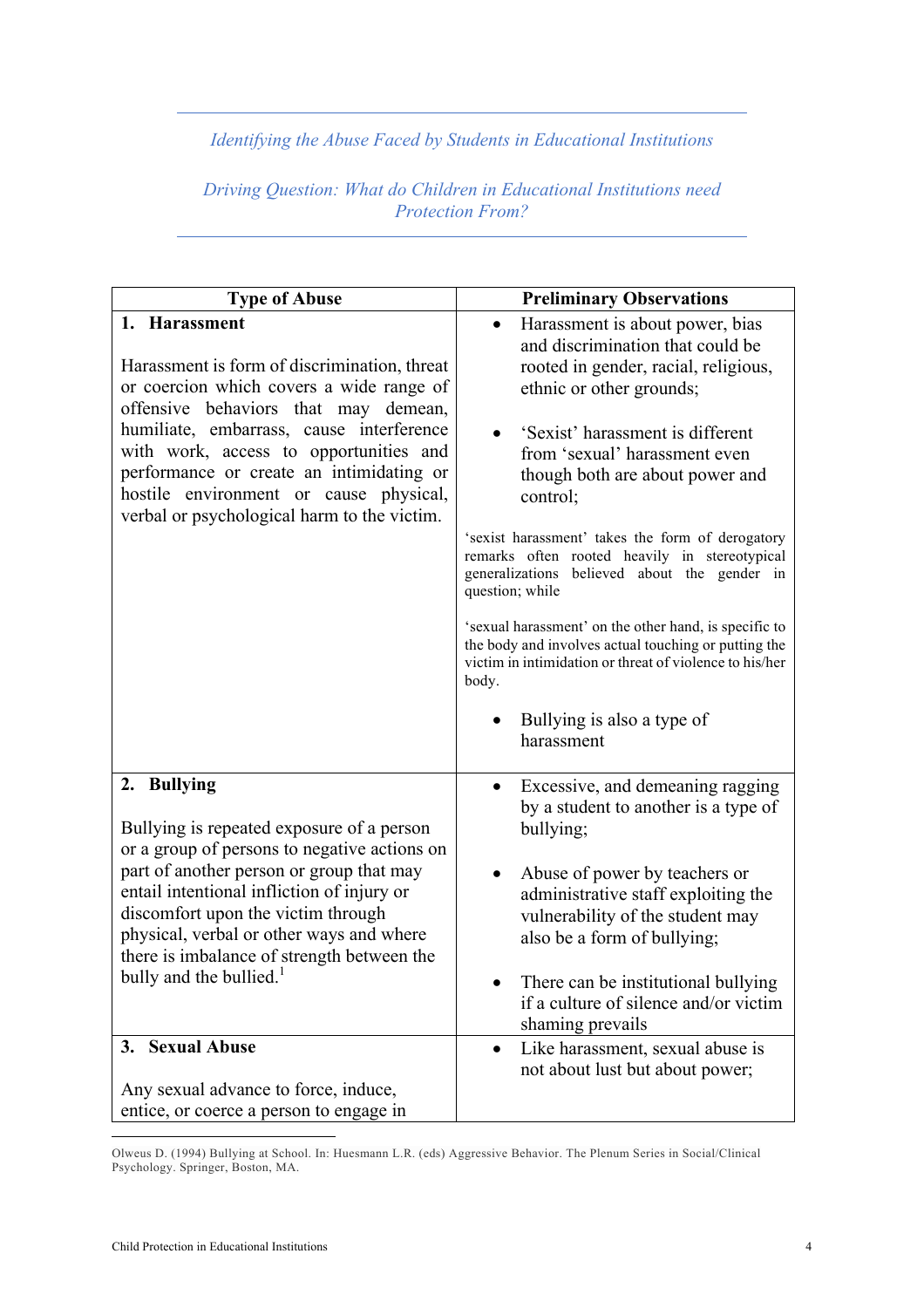| obscene or sexually explicit conduct or<br>simulation of such conduct including but<br>not limited to fondling, caressing, stroking,                                                                                                                                                                                                                                                                                                                                                                                                                                                                                                                                             | Cases of same gender sexual abuse<br>$\bullet$<br>have been reported therefore,<br>segregation is not the solution                                                                                                                                                                                                                                                                                                                                                                                                                                                                                                                                                |
|----------------------------------------------------------------------------------------------------------------------------------------------------------------------------------------------------------------------------------------------------------------------------------------------------------------------------------------------------------------------------------------------------------------------------------------------------------------------------------------------------------------------------------------------------------------------------------------------------------------------------------------------------------------------------------|-------------------------------------------------------------------------------------------------------------------------------------------------------------------------------------------------------------------------------------------------------------------------------------------------------------------------------------------------------------------------------------------------------------------------------------------------------------------------------------------------------------------------------------------------------------------------------------------------------------------------------------------------------------------|
| exhibitionism, voyeurism either<br>independently or in conjunction with other                                                                                                                                                                                                                                                                                                                                                                                                                                                                                                                                                                                                    |                                                                                                                                                                                                                                                                                                                                                                                                                                                                                                                                                                                                                                                                   |
| acts with or without consent in case of                                                                                                                                                                                                                                                                                                                                                                                                                                                                                                                                                                                                                                          | The blame is on the offender and<br>not the victims particularly, when                                                                                                                                                                                                                                                                                                                                                                                                                                                                                                                                                                                            |
| minors.                                                                                                                                                                                                                                                                                                                                                                                                                                                                                                                                                                                                                                                                          | they are underage students                                                                                                                                                                                                                                                                                                                                                                                                                                                                                                                                                                                                                                        |
| 4. Sexual Violence<br><b>Rape:</b> Where a man has sexual intercourse<br>with a woman against her will, with<br>coercion or mistaken belief on part of<br>woman of her marital status in relation to<br>that man or without her consent or when<br>she is under the age of 16. [S375 PPC]<br><b>Unnatural Offences:</b><br>Where a person voluntarily has carnal<br>intercourse against the order of nature with<br>any man, woman or animal. [S377 PPC]                                                                                                                                                                                                                         | Law does not currently recognize<br>$\bullet$<br>same gender sexual<br>violence/intercourse as 'rape' and<br>places it instead under the head of<br>'unnatural offences'.<br>Different punishments apply for<br>rape and for unnatural offences<br>with rape being more severe a<br>penalty therefore, not recognizing<br>same gender sexual<br>violence/intercourse as 'rape' has<br>penal implications                                                                                                                                                                                                                                                          |
| <b>Corporal Punishments and Other</b><br>5.                                                                                                                                                                                                                                                                                                                                                                                                                                                                                                                                                                                                                                      | <b>S89 of PPC</b> allows for violence                                                                                                                                                                                                                                                                                                                                                                                                                                                                                                                                                                                                                             |
| <b>Disciplinary Acts Involving Violence</b><br>or Physical Harm<br>Corporal punishment refers to any<br>punishment in which physical force is used<br>and intended to cause some degree of pain<br>or discomfort, however light. It mostly<br>involves hitting ("smacking," "slapping,"<br>"spanking") children with the hand or with<br>an implement – a whip, stick, belt, shoe,<br>wooden spoon, etc. But it can also involve,<br>for example, kicking, shaking or throwing<br>children, scratching, pinching, biting,<br>pulling hair or boxing ears, caning, forcing<br>children to stay in uncomfortable positions,<br>burning, scalding or forced ingestion. <sup>2</sup> | and use of force against children as<br>a means to discipline them and is<br>therefore, untenable with Article<br>14 of the Constitution on<br>inviolability of the dignity of man<br>[C.P. No 460 of 2020 IHC]<br>This judgement however, only<br>suspends the application of S89 of<br>PPC to the extent of Islamabad<br>Capital Territory<br>The prohibition of Corporal<br>Punishment Bill 2014 has NOT<br>been passed however, Through,<br>second criminal amendment bill in<br>2016 every physical and<br>psychological harm is considered<br>cruelty [S328 A PPC].<br>The Sindh Prohibition of Corporal<br>Punishment Act 2016 bans<br>corporal punishment |

 <sup>2</sup> The Global Initiative to End Corporal Punishment of Children; The Committee on the Rights of the Child, The Convention on the Rights of the Child and its Treaty Body. Retrieved from: http://www.endcorporalpunishment.org/pages/hrlaw/crc\_session.html.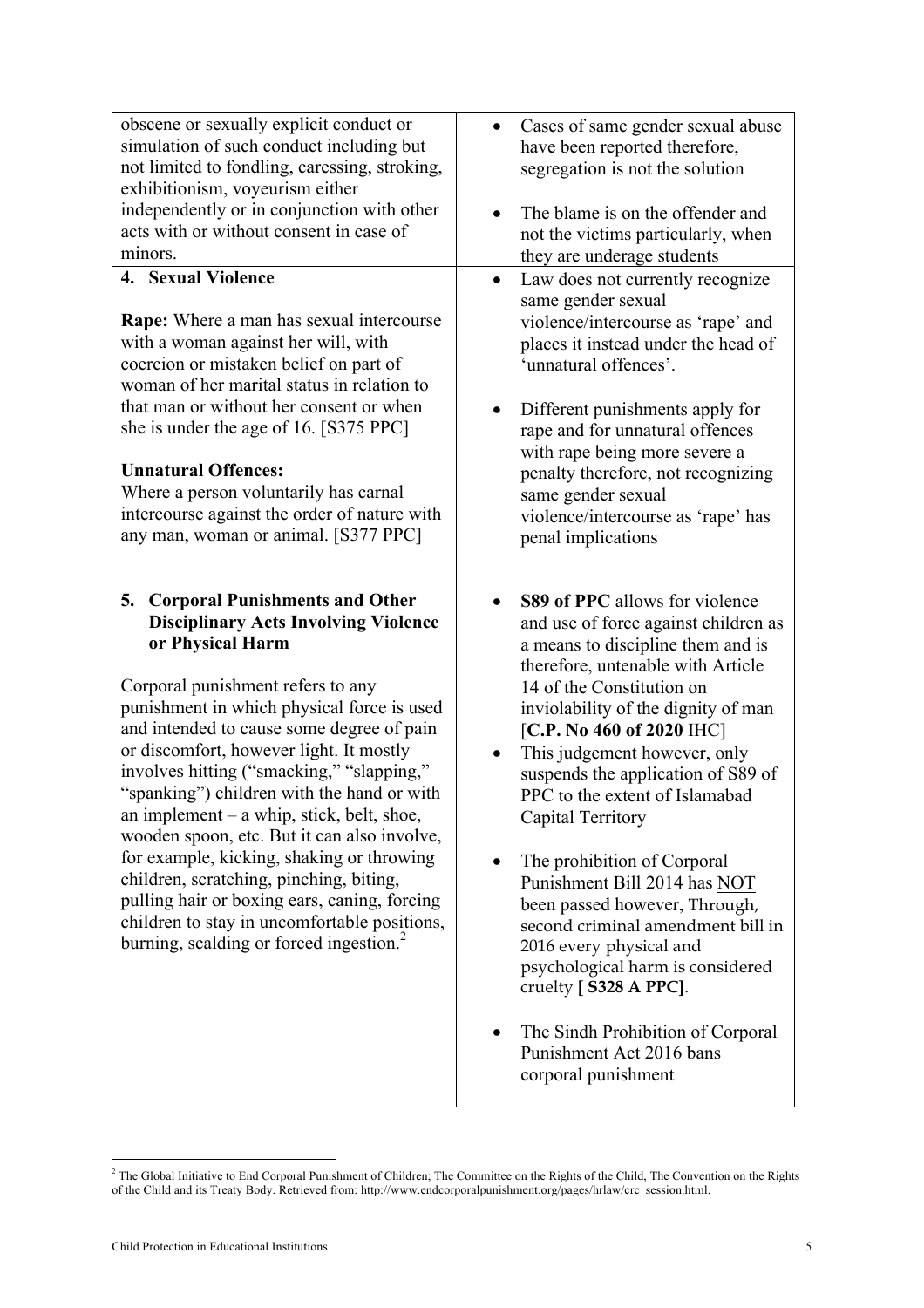|                                                                                                                                                                                                                                                                                                                                                                                                                                                                                                                                                                                     | S 33 of Khyber Pakhtunkhwa<br>$\bullet$<br>Child Protection and Welfare Act,<br>2010.<br>In Punjab, it was banned via<br>notificationNO.DD(M)Child<br>Protection/2018 dated 23 January<br>2018 in compliance with W.P<br>CM/1/107273/17 (Syed Miqdad<br>Mehdi v/s Government of Punjab)<br>and S16 (4) of Punjab Free and<br>Compulsory Education Act 2014<br>but this Act has not been notified                                                                                                                           |
|-------------------------------------------------------------------------------------------------------------------------------------------------------------------------------------------------------------------------------------------------------------------------------------------------------------------------------------------------------------------------------------------------------------------------------------------------------------------------------------------------------------------------------------------------------------------------------------|----------------------------------------------------------------------------------------------------------------------------------------------------------------------------------------------------------------------------------------------------------------------------------------------------------------------------------------------------------------------------------------------------------------------------------------------------------------------------------------------------------------------------|
|                                                                                                                                                                                                                                                                                                                                                                                                                                                                                                                                                                                     | as yet.<br>In Pakistan, a study among 3,582<br>school children aged 6–14 years in<br>eight districts showed that<br>prevalence rates for corporal<br>punishment were 40.7 percent in<br>government schools and 35.4<br>percent in private schools. The<br>types of physical punishment used<br>included slapping, caning, pulling<br>ears, punching, kicking, and<br>making students assume the<br>'rooster position', in which the<br>child squats with arms looped<br>behind the knees and firmly holds<br>the ears. $3$ |
| <b>6.</b> Cyber Bullying<br>Cyberbullying is bullying that takes place<br>over digital devices like cell phones,<br>computers, and tablets. Cyberbullying can<br>occur through SMS, Text, and apps, or<br>online in social media, forums, or gaming<br>where people can view, participate in, or<br>share content. Cyberbullying includes<br>sending, posting, or sharing negative,<br>harmful, false, or mean content about<br>someone else. It can include sharing<br>personal or private information about<br>someone else causing embarrassment or<br>humiliation. <sup>4</sup> | Cyber stalking is a type of cyber<br>bullying but cyber bullying goes<br>beyond mere stalking.                                                                                                                                                                                                                                                                                                                                                                                                                             |

<sup>3</sup> The NGOs Coalition on Child Rights 1998, cited in Jabeen, F. and Karkara, R. 2006, p. 81

 

<sup>4</sup> https://www.stopbullying.gov/cyberbullying/what-is-it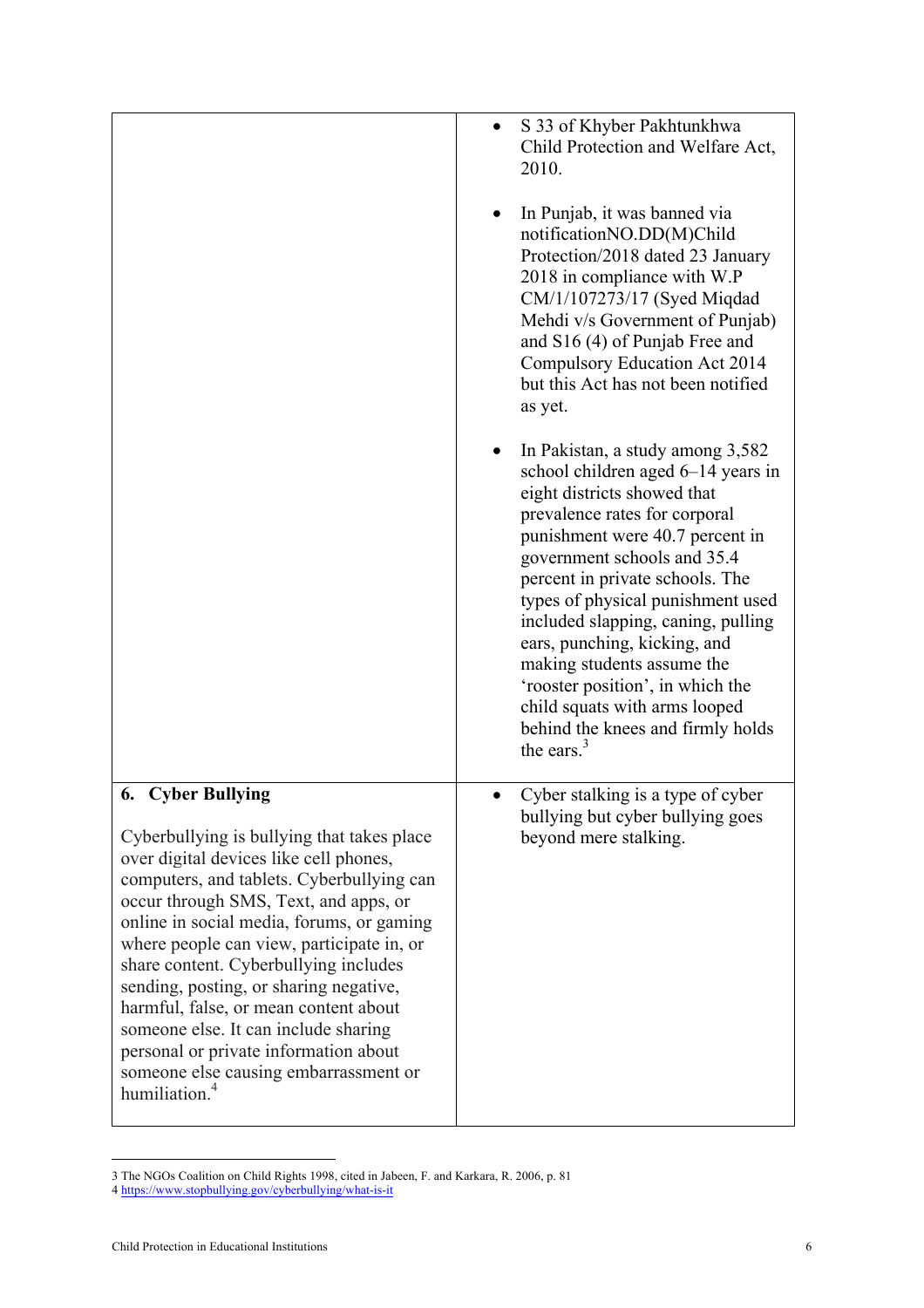| 7. Substance Abuse                                | There is increasing awareness and<br>$\bullet$                         |
|---------------------------------------------------|------------------------------------------------------------------------|
| Substance abuse refers to the harmful or          | recognition that drug abuse is                                         |
| hazardous use of psychoactive substances,         | rampant across Pakistan and is a                                       |
| including alcohol and illicit drugs. <sup>5</sup> | serious problem in educational                                         |
|                                                   | institutions                                                           |
|                                                   | State Minister for Interior Shahryar<br>Afridi 75% of students in      |
|                                                   | Islamabad's educational institutions<br>are drug addicts. <sup>6</sup> |
|                                                   | A sample of 300 high school and<br>college students aged 16-21 years   |
|                                                   | were taken randomly. These<br>participants were from different         |
|                                                   | educational institution, located in<br>Defence and Clifton areas of    |
|                                                   | Karachi, Pakistan, the                                                 |
|                                                   | economically stable and upper                                          |
|                                                   | middle-class population. 21 % of<br>males reported drug abuse. 12.3 %  |
|                                                   | of females reported drugs abuse.                                       |
|                                                   | 10% students at school level and                                       |
|                                                   | 25% students at college level<br>reported drug abuse. 17% of           |
|                                                   | students who abuse drugs reported                                      |
|                                                   | that the marital status of their                                       |
|                                                   | parents was divorced or separated.<br>Overall 60 % of participants     |
|                                                   | reported no financial difficulties.                                    |
|                                                   | 35% students reported their                                            |
|                                                   | parent's indulgence with drugs.<br>Students who abuse drugs also       |
|                                                   | reported that their best friends                                       |
|                                                   | abuse drugs. $(N=80)$ students who                                     |
|                                                   | were smokers also reported that<br>their best friends smoke            |
|                                                   | cigarettes. $7$                                                        |
|                                                   | Government of Punjab developed                                         |
|                                                   | an action plan regarding anti-<br>narcotics measures for the public    |
|                                                   | and private educational institutions                                   |
|                                                   | in Punjab in $2019.8$                                                  |

 5 https://www.who.int/topics/substance\_abuse/en/

<sup>6</sup> http://blogs.dunyanews.tv/24108/

<sup>7</sup> A Survey of Psychosocial Correlates of Drug Abuse in Young Adults aged 16-21, In Karachi: Identifying 'High Risk' Population to Target Intervention Strategies, Pak J Med Sci July-September 2005 Vol. 21 No. 3 271-277, available at: https://www.pjms.com.pk/issues/julsep05/pdf/drug\_abuse.pdf

<sup>8</sup> https://schools.punjab.gov.pk/system/files/ActionPlan1.pdf#overlay-context=governinglaws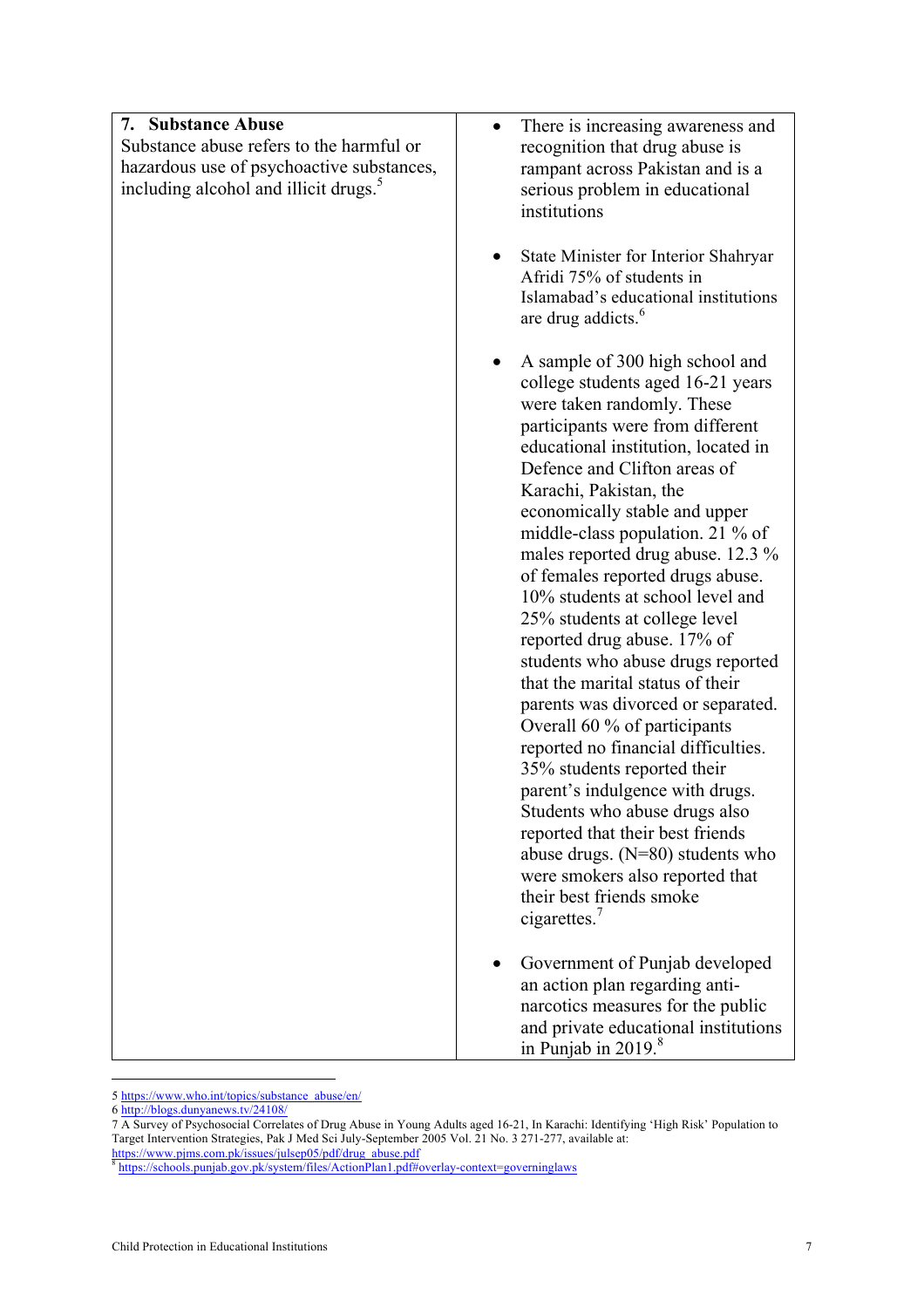| 8. Tuition Culture                                                                                                                                                                         |                                                                                                                                                                                                                                                                                                                                                                                                                                                                                                                                                                                                                                                         |
|--------------------------------------------------------------------------------------------------------------------------------------------------------------------------------------------|---------------------------------------------------------------------------------------------------------------------------------------------------------------------------------------------------------------------------------------------------------------------------------------------------------------------------------------------------------------------------------------------------------------------------------------------------------------------------------------------------------------------------------------------------------------------------------------------------------------------------------------------------------|
| Soliciting or encouraging private tuitions or<br>promoting tuitions in academies whilst<br>being an employee of the educational<br>institute to its students is a conflict of<br>interest. | Teachers of institutions who<br>promote private tuition culture<br>abuse their position against their<br>employer institute;<br>Give rise to questions of bias and<br>integrity over their commitment<br>and quality of teaching at the<br>institution due to the conflict of<br>interest;<br>Greater chances of abuse and<br>harassment given the even weaker<br>mechanism of check and regulation<br>and implementation of laws and<br>policies over tuition<br>academies/private tuitions;                                                                                                                                                           |
| 9. Grooming                                                                                                                                                                                | In many cases of child sexual<br>abuse in and out of educational<br>institutions, abusers groom the<br>victims and sometimes even<br>their families. This is important<br>as most victims of child sexual<br>abuse believe that they are in<br>love with their abusers and end<br>up protecting them. 'Grooming' is<br>also common in educational<br>institutes in rural set-up where<br>community connections are<br>strong, both the victim child and<br>their families are groomed in<br>order to ensure that the abuse is<br>never reported. Teachers should<br>not be allowed to 'become friends'<br>with students or to get too close<br>to them. |

*General Observations of our Resource Persons*

- 1. Currently, there is no holistic national or provincial policy framework, guidelines or law that covers child protection as a whole that is operative.
- 2. After the  $18<sup>th</sup>$  amendment, the 2005 National Plan of Action against Child Sexual Abuse and Exploitation could also not be implemented.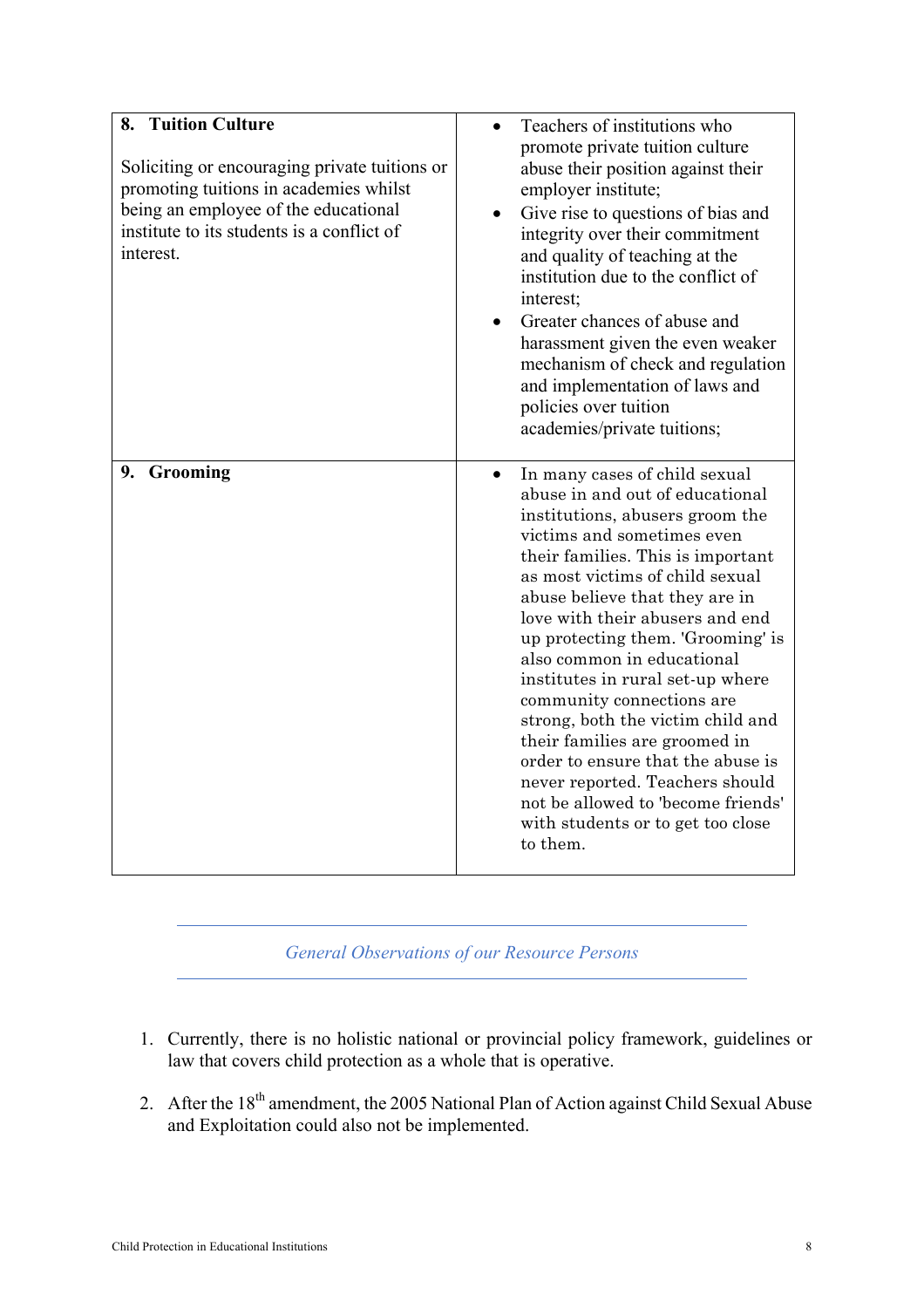- 3. The 2005 Plan of Action envisages 5 core principles on which any future policy/guidelines or law should be developed, in that, any future guideline/policy/law must cover:
	- a. Prevention
	- b. Protection
	- c. Recovery and Rehabilitation
	- d. Participation
	- e. Monitoring and Evaluation
- 4. Punjab Child Protection and Welfare Bureau founded under Punjab Destitute and Neglected Children Act which does not look upon as school going children as falling within their mandate of protection. This law could be amended to increase the scope of the bureau to cover protection for any child against the different forms of abuse they are likely to suffer or be vulnerable to because of their age.
- 5. HEC has a policy on harassment for higher education but a coherent, holistic and participatory policy/guidelines/framework at school level should also be developed and implemented.
- 6. Particular care and protection towards differently-abled and minority children must also be included.
- 7. Currently, Pakistan has no operative registry/database of sex offenders that can enable background checks of persons dealing with children such as teachers. Under Police Order 1934 such a registry is to be maintained at every police station however, it is not being maintained.
- 8. Until we don't have such data or a teacher's regulatory authority, we will not be able to move towards a coherent and integrated system of background check over teachers and other personnel dealing closely with children at a hiring level.
- 9. Pakistan is a party to the global initiative of 'ending violence against children in schools which encompasses 'safe learning' as an agenda.
- 10. Crimes against children remain a national issue under purview of fundamental rights of children and Pakistan Penal Code defines some of these crimes consistently at the national level such as in S377A, however, the overall child protection mechanism and its implementation has to be articulated at the provincial level for which a participatory approach that includes children as well as other stakeholders will have to be adopted.
- 11. There is a need to sit with the all provinces at the national level to design standards which include safe learning where after the education department would be bound to ensure safe learning standards are reflected in their operations in schools.
- 12. There appears to be no mechanism in some schools to access directors/senior management or any other designated and competent authority to address complaints of students.
- 13. Students are often not aware of their rights and avenues and means of redressal of complaints.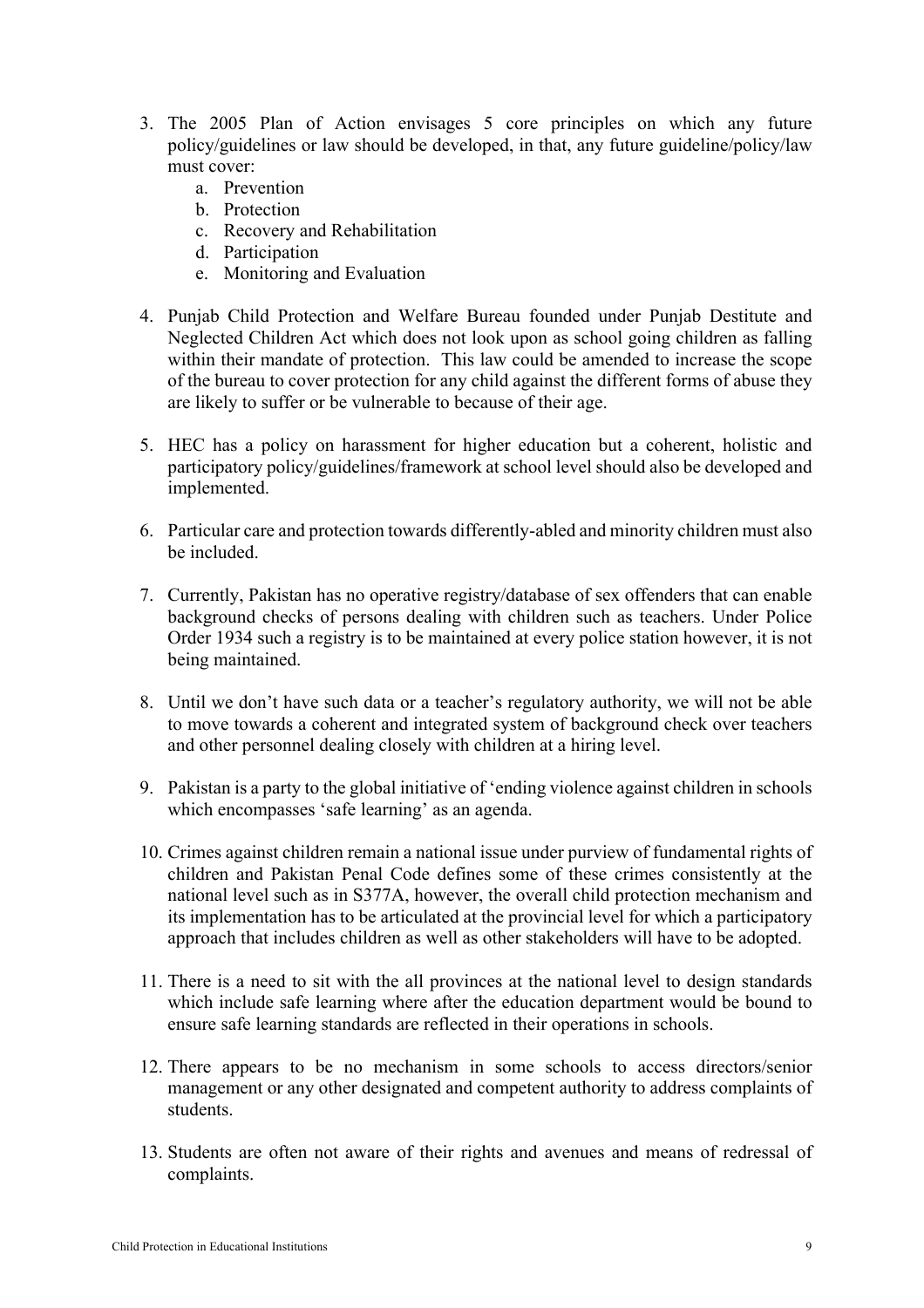- 14. Any government officers that do tend to visit public schools to keep a check on attendance and lectures currently, do not inquire into the mental health or complaints of students related to any abuse etc. They should be trained to do so or any other mechanism that can address this gap should be developed and inculcated within the guidelines of safe learning and safe campuses.
- 15. Children have a lot of stories and hardly any avenues to express themselves. They need a mechanism through which they can reach out to concerned authorities.
- 16. Our culture does not encourage open communication between parent(s)-child(ren).
- 17. There is denial on part of individuals within the governmental framework as regards occurrence, scale and frequency of child abuse.
- 18. Teachers should not be allowed to "become friends" or interact in any capacity other than the professional capacity with the students.

*Recommendations*

- 1. To consolidate child protection, universal child safeguarding standards should be developed in response to local context and based on a consultative and participatory process between provinces, federation and all other stakeholders.
- 2. Sexual harassment of students should be covered in a separate and holistic child protection in educational institutions law.
- 3. Sexist harassment or gender based harassment/discrimination should be a separate head and defined separately.
- 4. 2010 workplace harassment Law is currently silent the liability of those who may be complicit, aid or abet harassment at workplace so it should be reformed to reflect that.
- 5. To make the process participatory, an open call to students should be made and they should be encouraged to send in their recommendations or a 'Charter of Demands' which can be included and taken up in consultations with stakeholders while developing national child safeguarding standards.
- 6. Scope and mandate of child protection and welfare bureau should be expanded to cover all children by amending Punjab destitute and neglected children act.
- 7. Child protection policy/guidelines template should be drafted and shared with all educational institutions.
- 8. Sensitivity trainings to be mandated in all educational institutions for everyone.
- 9. External and internal accountability mechanism should be embedded in the protection framework so that in addition to internal mechanism students have means to access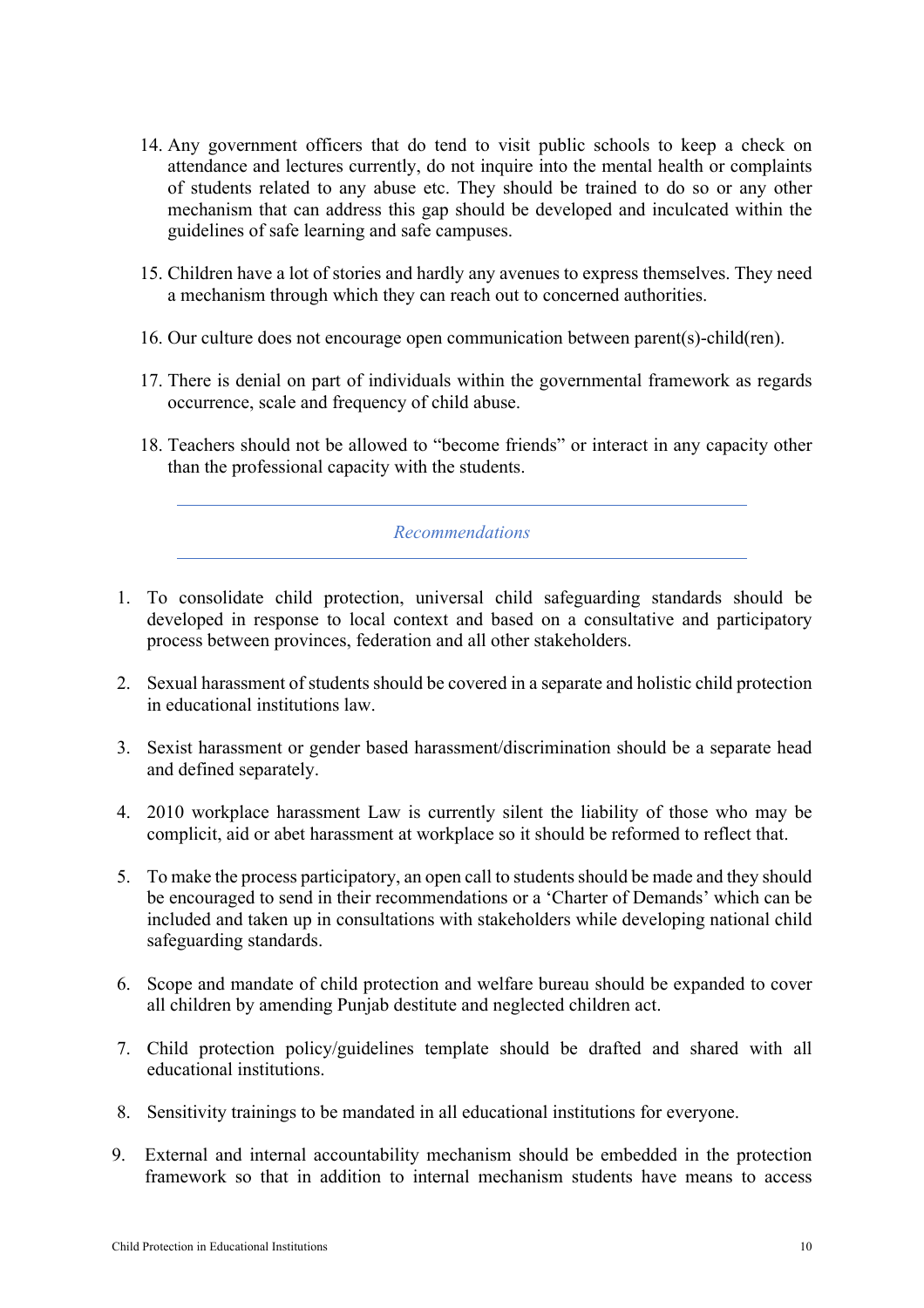independent avenues as well as such as in shape of a helpline or list of numbers that can include contact details of line ministry or of the relevant department or other bodies that can offer assistance.

- 10. Any internal reporting and protection mechanisms in schools must compose of nonteaching faculty/staff or those that are not directly involved in teaching or managing the students on a daily basis. Moreover, child participation in inquiry committees whether through an alumni network or other means should be insured in inquiry committees.
- 11. Registration of teachers with an authority (DEA or DRA) along with any record of offences should be maintained. In absence of proper data, policy papers and recommendations can be hard to present.
- 12. Teachers and staff to be given and explained the child protection policy that applies before they are hired.
- 13. Policy to be accessible and explained to all students with direct access to point of first contact so that the student or parents/guardians have all information regarding accessing remedies and procedures.
- 14. Same gender sexual intercourse should be defined as rape by amending s 375 PPC.
- 15. Ban corporal punishment in Punjab via legislation and amend the chapter-5 "*protection of right of children needs"* should cover and assure the rights of children in accordance with the constitutional and rights given by UNCRC.
- 16. Educational institutions should develop screening for substance abuse and adopt measures to curb use and exchange of narcotics in and around their campuses
- 17. No soliciting tuitions policy for all teaching staff of the institutions should be made a term of their contract of employment.
- 18. Role of parents and their engagement and involvement to back their children must be encouraged.
- 19. There is a need to address the impact and relevance of traditional 'authoritarian' schools' vs more consultative, inclusive and participatory learning platforms and adopt policy guidelines or framework accordingly.
- 20. Sensitization and capacity building trainings and workshops at all levels of implementation and impact should be conducted and a continuous process of engagement and reflection be adopted to improve.
- 21. Data protection and privacy of school students must also be ensured.
- 22. Private schools seem to circumvent regulation so scope of DEA/DRA may be expanded to cover child safeguarding principles and framework.
- 23. Collective voices should be raised to ensure accountability of private institutions to public at large even if no formal regulatory mechanisms currently exist.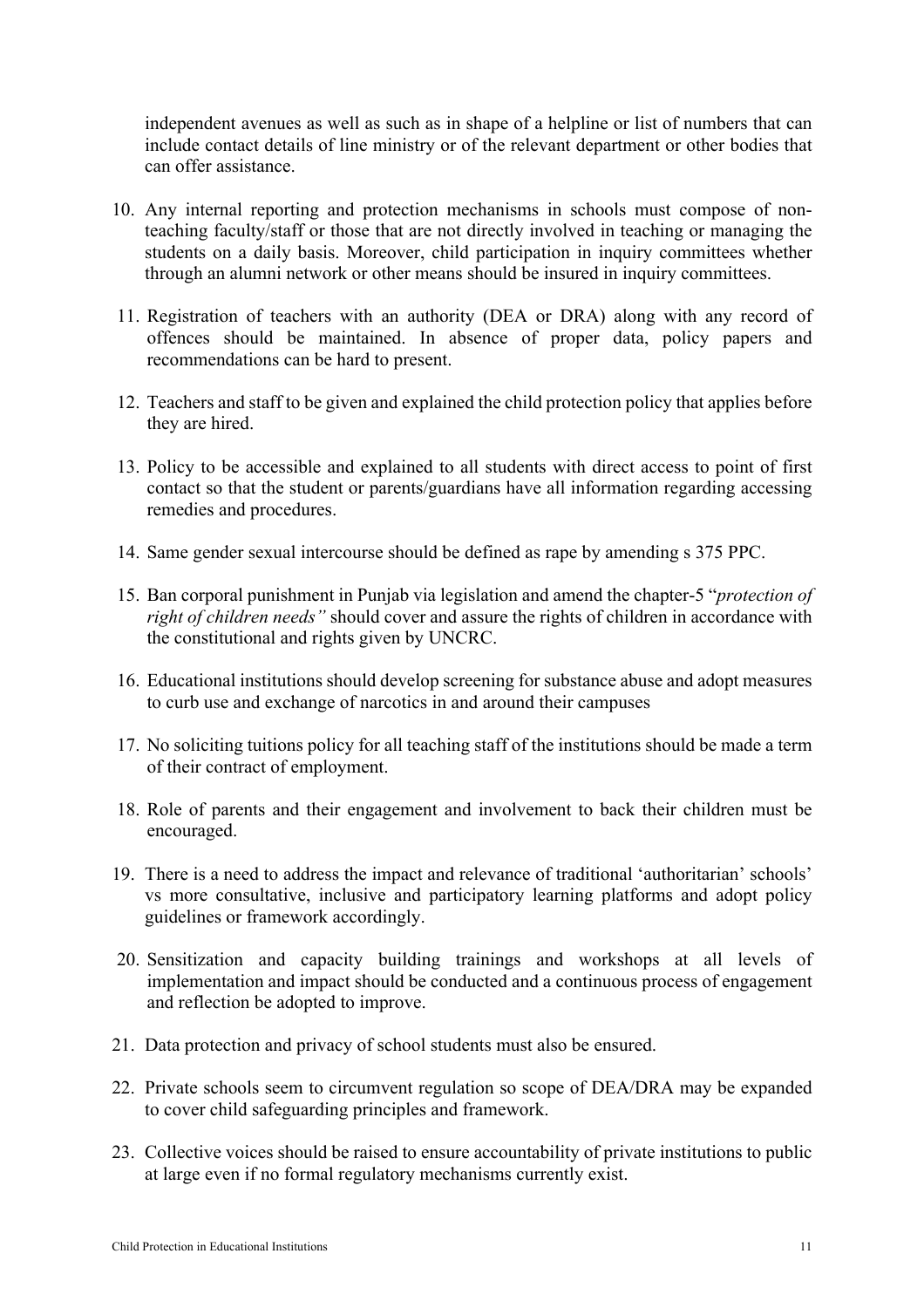- 24. More information on how to get involved, how to assist, and how to access the reporting mechanisms and other forums should be made easily available in user-friendly terms so that all concerned stakeholders, groups and citizens know how and what they can do to play their part.
- 25. The gender lens should be introduced at a very early stage when budget call circulars are being sent to the departments concerned.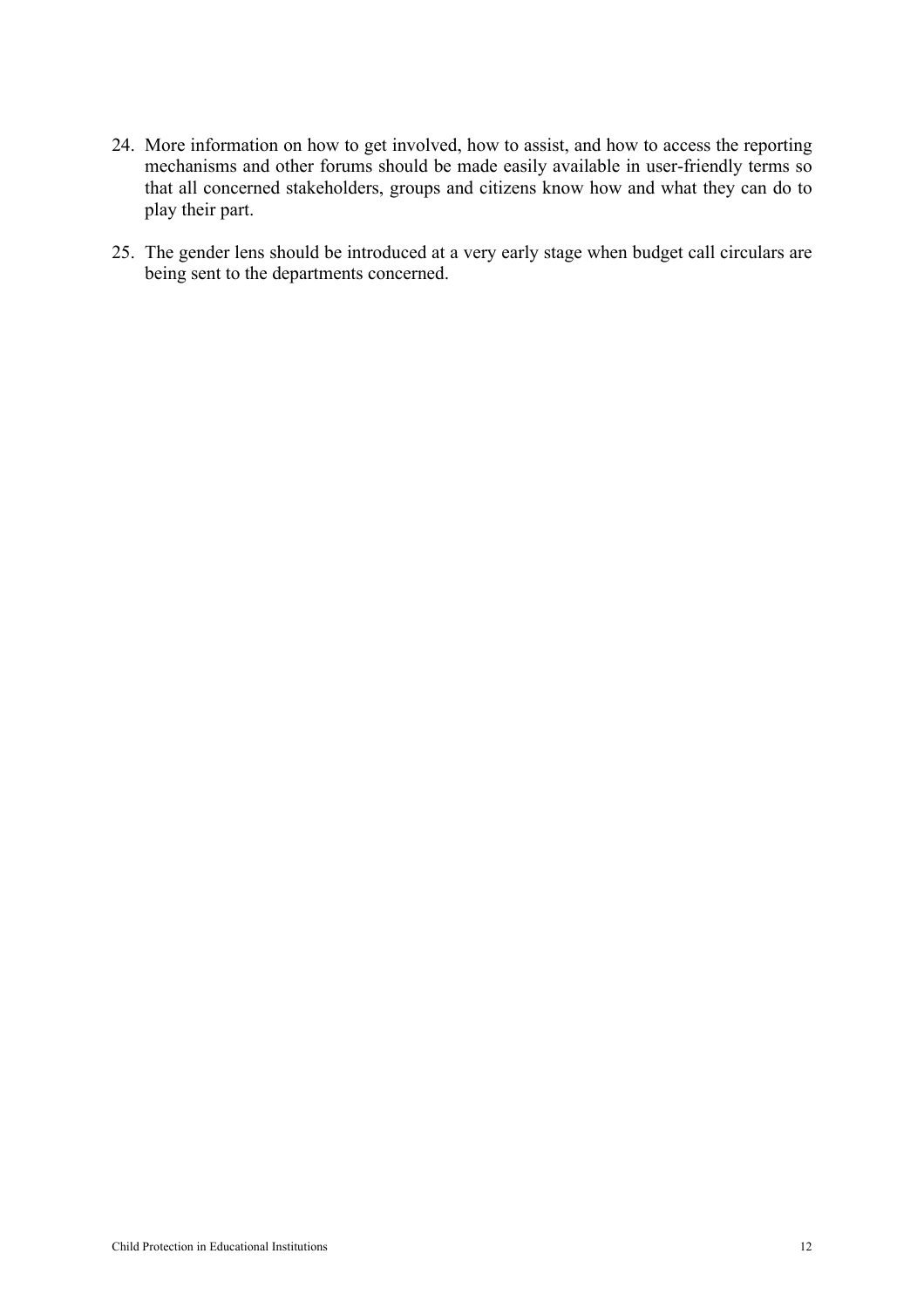### Annexure 1

# *List of Existing Local Laws and their Status*

| Law                                                                                  | <b>Status</b>                                                                                                                                                                                                                                                                 |
|--------------------------------------------------------------------------------------|-------------------------------------------------------------------------------------------------------------------------------------------------------------------------------------------------------------------------------------------------------------------------------|
| 1. Punjab Free and<br><b>Compulsory Education</b><br>Act 2014                        | Section $16(4)$ of Punjab<br>$\bullet$<br><b>Free and Compulsory</b><br><b>Education Act</b><br>2014 states: 'The teacher<br>or in-charge of a school<br>shall ensure that a child<br>studying in the school is<br>not subjected to corporal<br>punishment or<br>harassment.' |
| 2. National Plan of Action<br>against Child Sexual<br>Abuse and Exploitation<br>2005 | Not implemented since<br>$\bullet$<br>$18th$ Amendment –<br>education & child<br>$protection = providing$<br>subject                                                                                                                                                          |
| 3. Punjab Destitute and<br><b>Neglected Children Act</b><br>2004                     | Limited in scope<br>$\bullet$<br>Does not take cognizance of<br>$\bullet$<br>children who are not 'destitute' or<br>'neglected' such as school<br>children.                                                                                                                   |
| 4. Police Order 1934                                                                 | Requires a register of sex<br>$\bullet$<br>offenders to be maintained<br>but this is not being<br>maintained.                                                                                                                                                                 |
| 5. A 25 Constitution 1973                                                            | <b>Equality of Citizens</b><br>0                                                                                                                                                                                                                                              |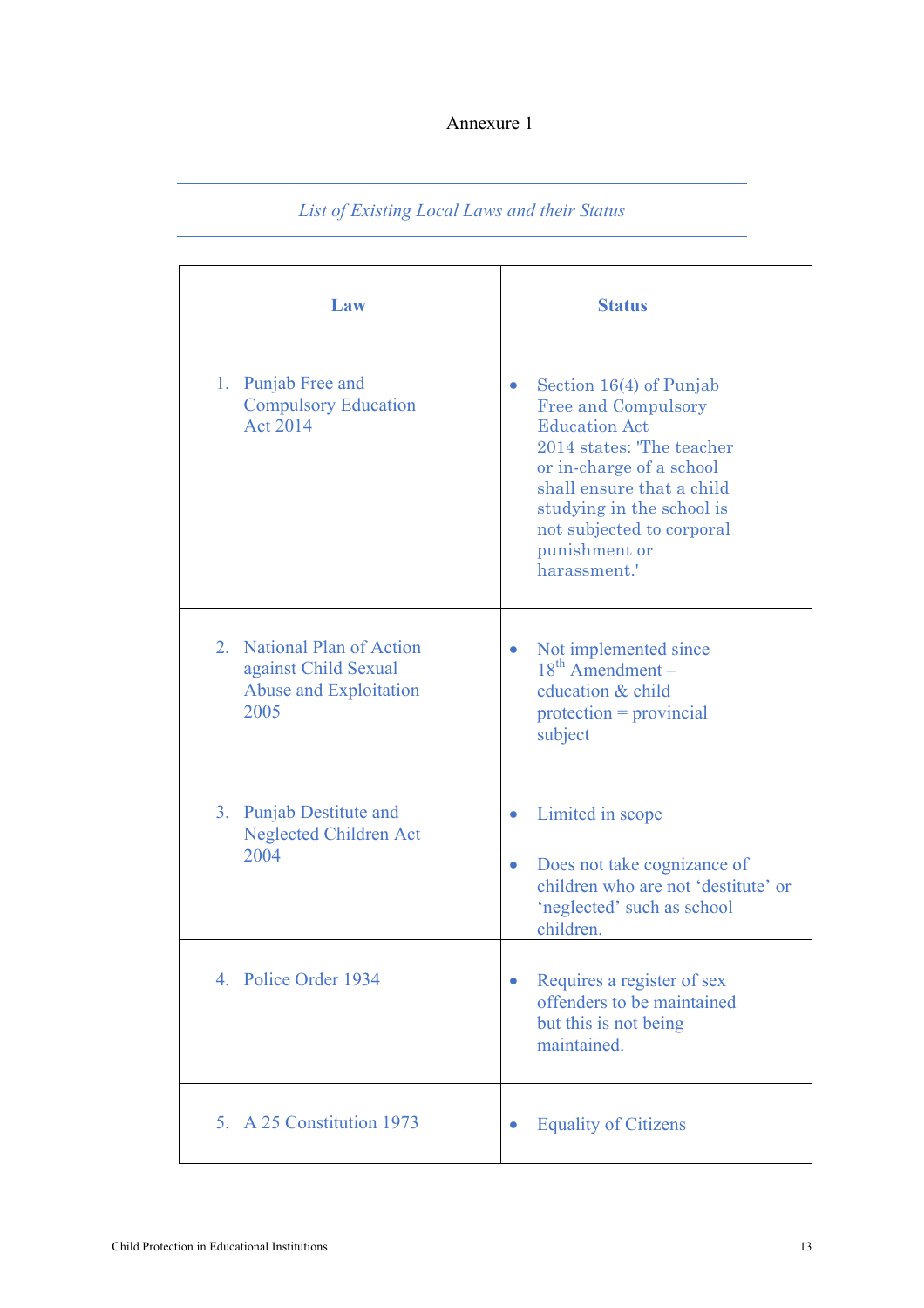| 6. S 292 A. Pakistan Penal<br><b>Code 1860</b>                                | Criminalizes Exposure to<br>$\bullet$<br>Seduction                                                                                                                                                                                                                                   |
|-------------------------------------------------------------------------------|--------------------------------------------------------------------------------------------------------------------------------------------------------------------------------------------------------------------------------------------------------------------------------------|
| 7. S 328 A. Pakistan Penal                                                    | • Criminalizes Cruelty to                                                                                                                                                                                                                                                            |
| <b>Code 1860</b>                                                              | Child                                                                                                                                                                                                                                                                                |
| 8. S 377 A. Pakistan Penal<br><b>Code 1860</b>                                | Criminalizes Child Sexual<br>$\bullet$<br>Abuse                                                                                                                                                                                                                                      |
| 9. S 24 Pakistan                                                              | Criminalizes Cyber                                                                                                                                                                                                                                                                   |
| <b>Electronic Crimes Act</b>                                                  | $\bullet$                                                                                                                                                                                                                                                                            |
| 2016                                                                          | <b>Stalking</b>                                                                                                                                                                                                                                                                      |
| 10. S 509 Pakistan Penal                                                      | • Criminalizes Sexual                                                                                                                                                                                                                                                                |
| <b>Code 1860</b>                                                              | Harassment                                                                                                                                                                                                                                                                           |
| 11. Protection against<br><b>Harassment of Women</b><br>at Workplace Act 2010 | Does not cover sexist<br>$\bullet$<br>harassment<br>Does not cover<br>$\bullet$<br>harassment that is of non-<br>sexual nature<br>Restrictive definitions of<br>workplace, employer-<br>employee relationship<br>Those complicit in aiding<br>and abetting not covered<br>by the Act |